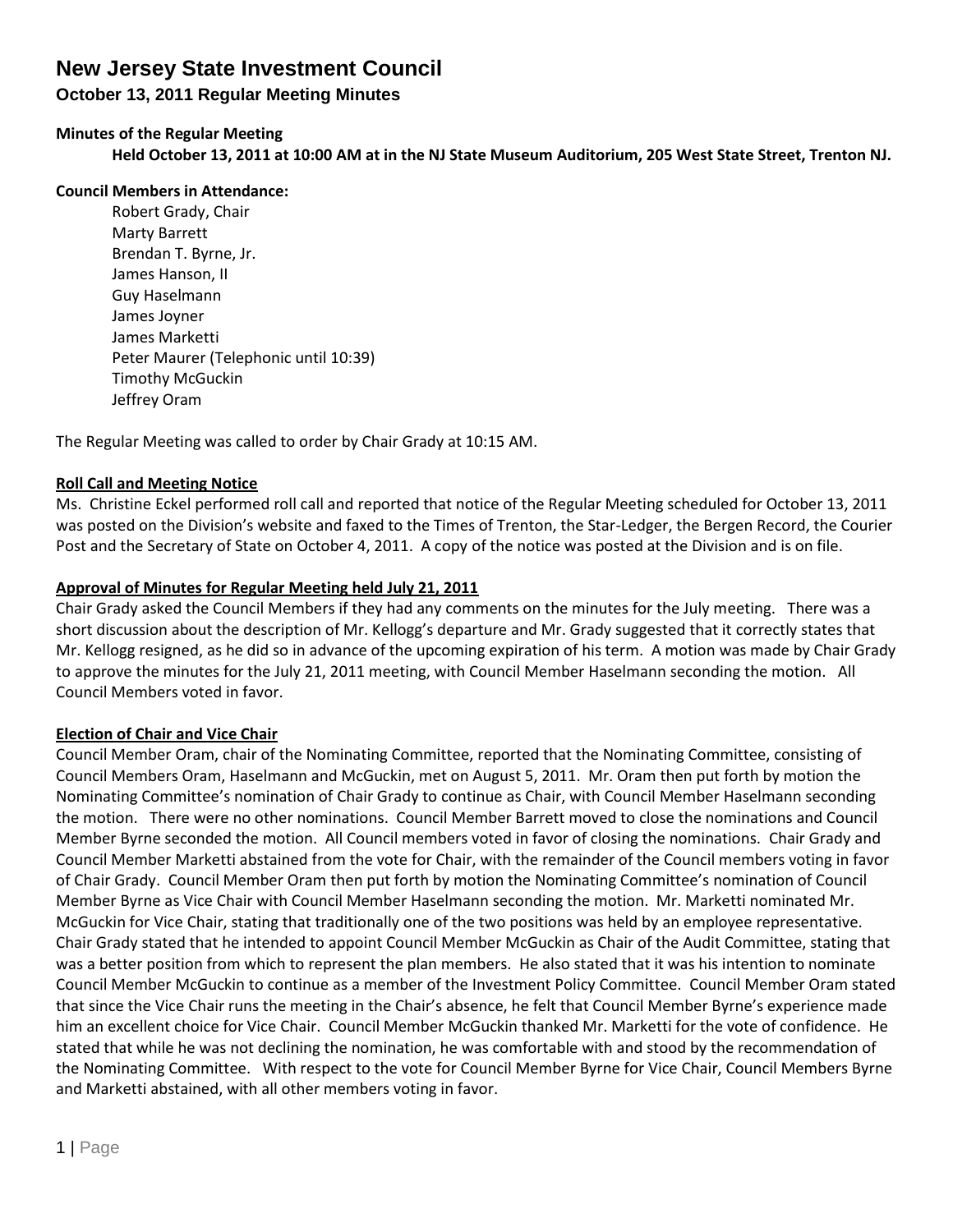## **October 13, 2011 Regular Meeting Minutes**

### **Appointment of members to Executive Committee, Audit Committee and Investment Policy Committee**

Chair Grady appointed Council Member McGuckin as Chair of the Audit Committee and stated that Chair Grady would also be a member. Council Member Marketti declined Chair Grady's invitation to participate as a member, stating that his term had expired and he was in a holdover capacity until his replacement was named. Chair Grady stated his intention to appoint an additional plan member to the Audit Committee once the current Council vacancies are filled.

Chair Grady stated that the Investment Policy Committee had been reconstituted over the course of the last year, and it was his intention to continue the current membership of Council Members Byrne, Haselmann, McGuckin and Oram, in addition to himself.

Chair Grady stated that the Bylaws require the nomination of an Executive Committee, although during his tenure the Committee had not met. He stated that since the Investment Policy Committee meets on a regular basis, he believed it efficient to appoint, and therefore did appoint, each of the Investment Policy Committee members named above to also serve on the Executive Committee.

### **Director's Report for August 2011**

Director Walsh reported that the Fiscal Year 2011 audited performance numbers had become available. The Total Fund, excluding Police and Fire mortgages returned 18.03% outperforming the Fund's custom benchmark by 100 bps, in large part due to the overweighting of Domestic Equity and the underweighting of Fixed Income for the fiscal year. Total assets of the Fund were approximately \$73.7 billion, up \$6.9 billion from the start of the fiscal year net of pension payments. US Equity, Fixed Income, Commodity, Private Equity, Real Estate and Hedge Fund portfolios all outperformed their benchmarks, while the internally managed international portfolio lagged its benchmark. Banks loans and high yield fixed income were particular strong performers for fiscal 2011. Both Mr. Grady and Mr. Haselmann congratulated the Director and the Division on their performance for fiscal 2011.

Director Walsh explained that for the last 5 years the Fund's returns on a risk adjusted basis was in the top 20% of Public Funds with over \$20 billion in assets. The Fund's nominal return over the last 5 years ranked in the top 37 percentile. The Director credited his predecessor, William Clark, and some tactical decisions in 2006/2008, for being integral to the Fund's return over the last five years.

Director Walsh next provided an update on the performance of the Fund for the first quarter of fiscal 2012. During the quarter, the Fund was down 6.89%, although the Benchmark was down 10.49%.

The Director spoke about the very challenging global markets with the S&P 1500 down approximately 7.5% and the International equity benchmark down approximately 11% for the quarter. He mentioned that it was the Dow Jones worst quarter since 2009 and the German equity index was down over 30% for the quarter. Conversely, the flight from equities resulted in US Treasuries having their best quarterly return since 2008. The Director reported that there were some bright spots since the end of the quarter, as equity markets were higher since September 30<sup>th</sup> through the Council meeting date largely attributable to renewed optimism regarding the European credit issues.

Next, Director Walsh presented a handout titled, "Why we invest in Alternatives". He thanked Mr. Barrett for encouraging him to present this to the entire SIC. Director Walsh explained the history of the alternative investment program, which originated after the losses endured by the Fund in its public equity positions in the 2000-2002 eras. The point of the alternative investment program was and is to provide diversification from long only equity risk and exposure to less correlated asset classes.

The alternative investment presentation focused on how in many cases, alternative investment firms attract better talent because alternative managers generally have better incentives and greater alignment with shareholders than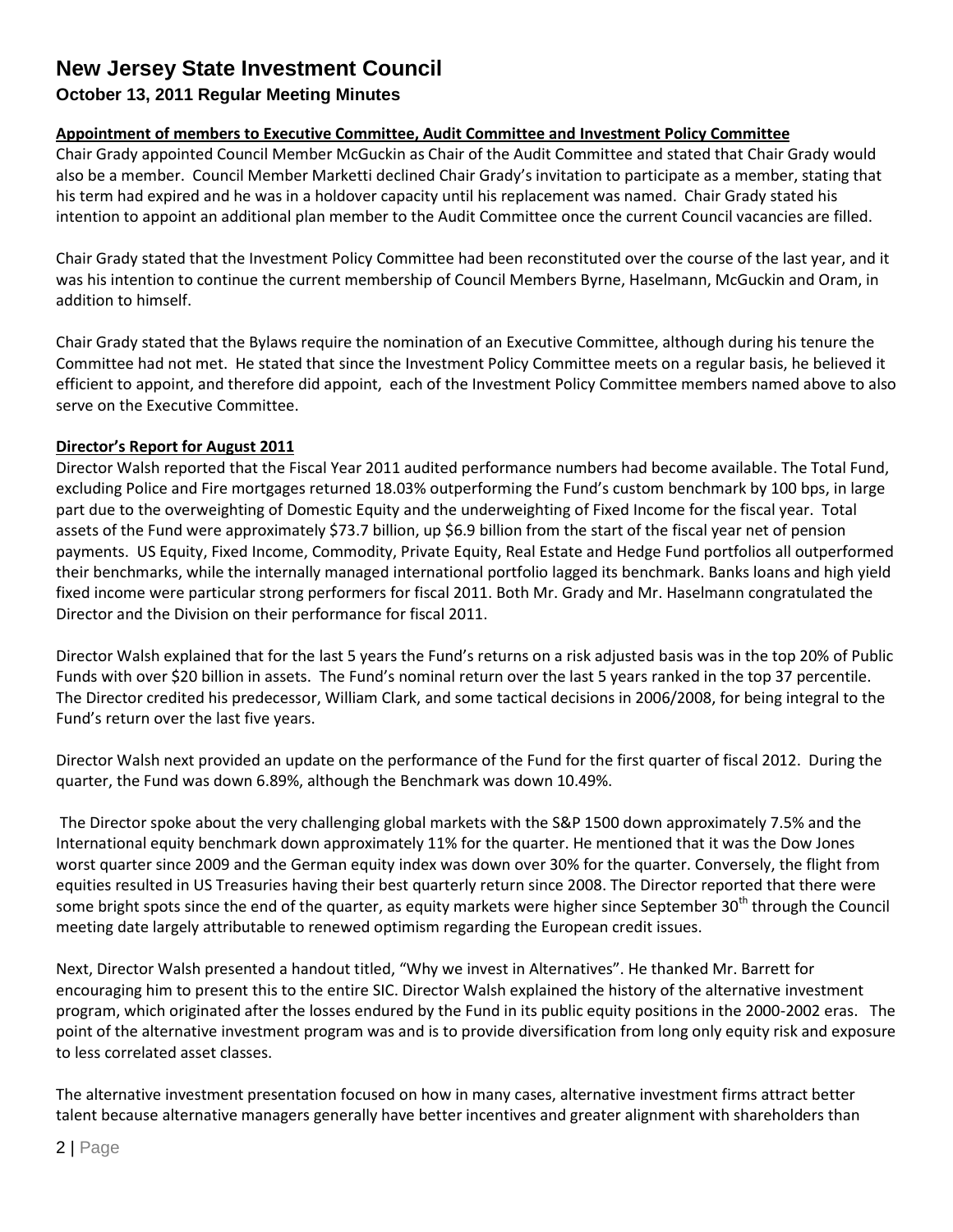## **New Jersey State Investment Council October 13, 2011 Regular Meeting Minutes**

publicly traded company management. Also, in many cases the fees of alternative management funds are less than their comparable traded publically funds.

The Council next was briefed by Division staff and consultants on a series of proposed private equity, hedge fund, and real estate investments, as follows:

### **Private Equity**

### *Sterling Capital Partners*

Christine Pastore along with Harshal Shah of Strategic Investment Solutions (SIS) proposed a \$100 Million investment in Sterling Capital Partners IV, L.P. Fund ("SCP IV or the "Fund") a Top Quartile, Mid-market Buyout Firm based out of Chicago that will target 5-6 platform investments per year. Sterling will principally execute a buy and build strategy, investing \$24-\$200 million in equity over time per investment. This Fund is structured to produce favorable risk returns on investments. Fees were vetted and negotiated at 2%, 1.5% for commitments over \$1 Billion.

### *AnaCap*

Christine Pastore along with Harshah Shal of SIS proposed an investment of £70 million in AnaCap Credit Opportunities II, L.P. ("ACOF II" or the "Fund"). AnaCap Financial Partners, with £1billion of assets under management, is a specialist private equity investment advisor established in 2005. ACOF II is the second fund formed under the AnaCap financial platform investing in portfolios of distressed debt assets in Europe.

ACOF II is targeting £250 million, with a hard cap of £350 million. Fund II targets investments ranging in size between £5 million and £50 million in 12-20 transactions, with expected average holding periods of four to six years.

#### *TPG*

Christine Pastore and Jason MacDonald along with Harshal Shah of SIS proposed an investment of \$100 million in TPG Opportunities Partners II, L.P., (TOP) and an aggregate of \$200 million into two separate accounts (New Jersey/TPG NPLs--Commercial & New Jersey/TPG NPL's--Residential). TOP was formed in 2009 to capitalize on liquid and illiquid credit dislocations and other special situations on a dynamic basis across various economic cycles.

The proposed separate accounts will take advantage of the opportunity within the Commercial and Residential nonperforming loan space. These accounts will participate alongside TOP II. It should also be noted that these vehicles will have a three year investment period with the option for NJ to extend. The Division has also negotiated what it believes are favorable terms with a management fee of 0.5% on invested capital and a 15% carry.

#### *Tenaya VI*

Christine Pastore along with Harshal Shah of SIS proposed an investment of \$40 million in Tenaya Capital VI Fund. Tenaya Capital, LLC is a venture capital investment partnership focused on investments in mid- to late-stage venture backed technology companies. Tenaya is currently raising Tenaya Capital VI, L.P. ("Fund VI") targeting \$300 million with a hard cap of \$400 million. Fund VI targets equity investments ranging from \$5 million to \$10 million with follow-on financings bringing the total to \$10 million to \$15 million per company in roughly 30 companies.

#### **Real Estate Investment**

### *Wheelock*

Sally Haskin of Callan Associates presented the proposed \$150 million investment in Wheelock Street Real Estate Fund (WSREF) to the Council. WSREF is a U.S. based opportunistic real estate fund sponsored by Wheelock Street Capital that is currently targeting approximately \$500 million of capital commitments from a limited number of investors. Ms.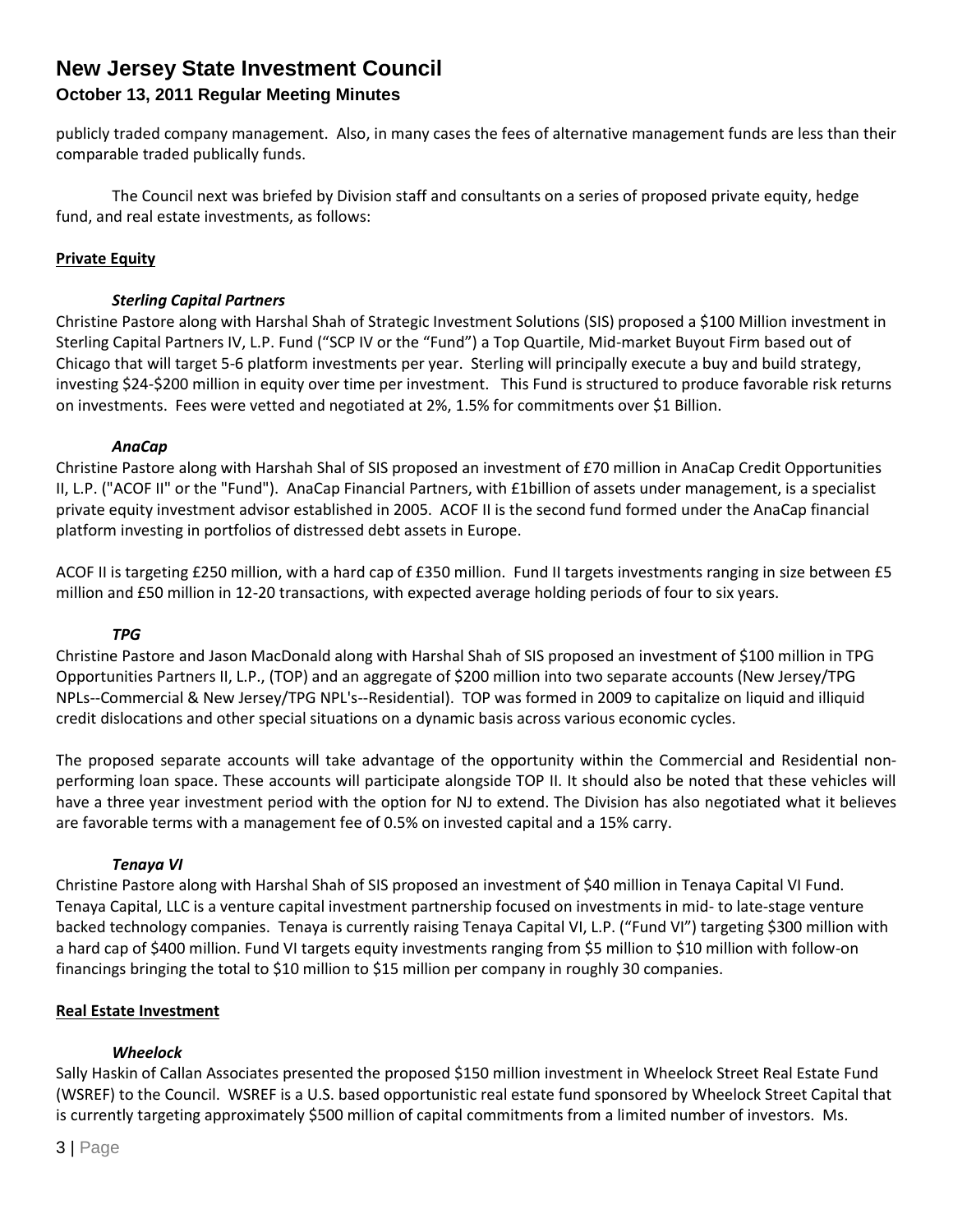## **October 13, 2011 Regular Meeting Minutes**

Haskin reported to the council that WSREF will invest in a broad range of real estate and real estate-related assets throughout the United States, the first commingled fund offered by the Firm.

### **Hedge Fund Investments**

### *Value Act Capital Partners II*

Maneck Kotwal along with Jake Walthour of Cliffwater proposed an investment of up to \$150 million in ValueAct Capital Partners II, LP Fund managed by ValueAct Capital. ValueAct Capital ("VAC" or the "firm") was founded in 2000 by Jeffrey Ubben, George Hamel and Peter Kamin (retiring at end of 2011). The firm currently manages \$6.0 billion in its flagship activist fund, ValueAct Capital Master Fund, L.P. ("ValueAct" or the "fund"). The firm is majority owned by eleven partners. At 8% of NAV, ValueAct's employees are, collectively, one of the fund's largest investors. ValueAct runs a concentrated activist strategy focused on 10 to 18 core investments and 2 to 5 smaller positions requiring further intensive due diligence. Investments are predominately in U.S. mid-cap equities. The fund acquires significant (typically 5% to 15%) ownership stakes in companies with high cash flow yield and cash flow growth which are trading at considerable discounts to comparable private market valuations. The proposed investment has 3-year lock up (2-year hard lock, 1-year soft lock), a 1.25% management fee (reduced from 1.50% due to our planned investment of \$150 million) and a 20% performance fee with 8% preferred return.

### *Brevan Howard Master Fund*

Maneck Kotwal along with Jake Walthour of Cliffwater proposed an investment up to \$200 million in Brevan Howard LP. Brevan Howard (the "Firm") which was founded in 2002 by five former members of the Credit Suisse First Boston ("CSFB") Developed Markets Rates trading team. The Firm's flagship fund, the Brevan Howard Master Fund Limited ("BHMF" or the "Fund"), is a global macro strategy with exposure predominantly to global fixed income and foreign exchange markets. As at 31 August 2011, the Firm is estimated to manage over \$34 billion in assets, including \$26.1 billion in BHMF. The Firm expects to add new trading strategies as investment opportunities present themselves. BHMF has produced excellent risk-adjusted returns. From inception through August 2011, the strategy generated an annualized return of 13.63% with volatility of 7.365%, resulting in a Sharpe ratio of 1.42. The fund's risk adjusted performance place it in the top quartile among all hedge funds and within the Global Macro universe. Brevan Howard charges a 2% management fee and 25% performance fee. All investors pay an additional operational service charge of 0.50% per annum. The fees, while high in comparison to the general hedge fund universe, are in-line with most other global macro funds. The top funds in the space charge a 2% to 4% management fee and a 20% to 30% performance fee. Liquidity for BHMF provides for a one year "soft" lock up and thereafter 5% redemption fee on redemptions in excess of 25% of the investor's holdings in any consecutive three month period with monthly liquidity upon 90 days redemption notice. Redemptions are subject to investor level and fund level gating mechanisms.

### *Elliott Associates*

Maneck Kotwal along with Jake Walthour of Cliffwater proposed an investment of \$200 million in Elliott Associates, LP, which will be allocated to the credit hedge fund asset allocation category. Elliott Management Corporation ("Elliott" or the "firm") manages more than \$17 billion in its hedge fund strategy. Elliott has consistently maintained a "contrarian" view of the risks facing investors in financial assets, and this has historically led Elliott to find areas of investment opportunity that are relatively less crowded. Since inception in February 1977 through November 2010, Elliott Associates, L.P. has generated an annualized net return of 14.40% and a standard deviation of 4.13%, resulting in a Sharpe ratio of 1.78. Since January 1990 through July 2011, Elliott has generated a return of 13.10%. In comparison, the HFRI Fund Weighted Composite Index and the HFRI Event Driven (Total) Index have returns of 11.80% and 12.23% respectively. The returns place them in the top quartile among peers on a risk adjusted basis. Year-to-date as of July, Elliott has produced a return of 4.79%, while the aforementioned indices have produced returns of 1.23% and 2.78% respectively. Elliott continued its strong performance in August with a return of 0.8%, bringing the YTD return to 5.7%. It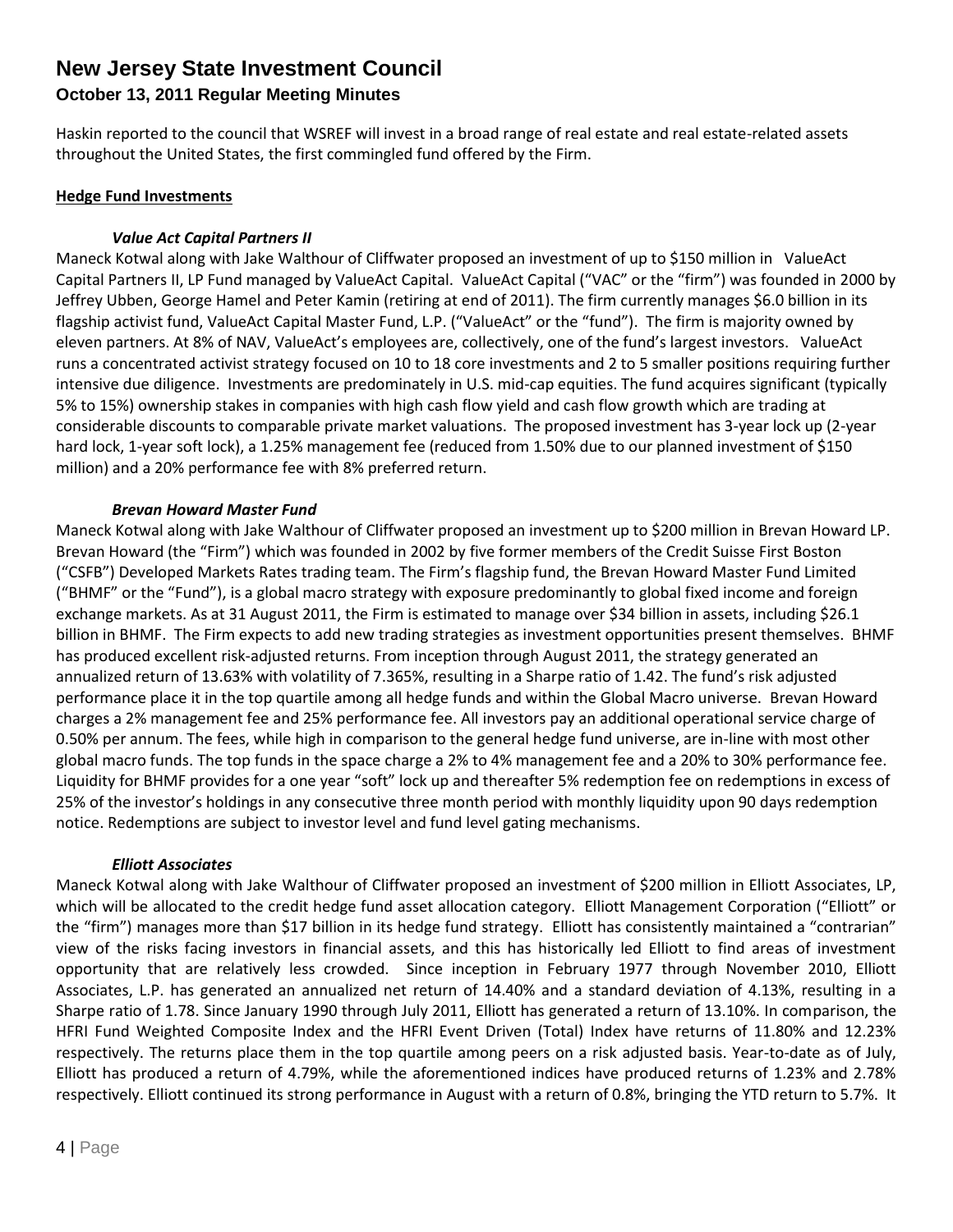## **October 13, 2011 Regular Meeting Minutes**

should also be noted that in 2008. Elliott was down 3.08%. In comparison, the S&P 500 was down 37% during the same year.

### *Winton Futures Fund (add-on)*

Maneck Kotwal along with Jake Walthour of Cliffwater proposed an add-on investment of up to \$100 million in Winton Futures Fund. Winton Capital Management ("Winton") has \$23.9 billion under management, of which the Winton Futures Fund ("WFF") accounts for \$8.8 billion. WFF is a systematic commodities trading advisor trading 120 futures markets across equities, fixed income, currencies and commodities. There are few key differentiators for Winton relative to peers. Winton's volatility target of 7-10% is significantly lower than many peers which typically target 15- 19%. According to WFF, this allows WFF to take less risk and limits large draw downs. WFF has a long performance history extending almost 14 years. The fund's annualized return of 11.43% over the last 5 years significantly exceeds the 4.79% return of the HFRI Fund Weighted Composite Index and the 5.95% annualized return of the HFRI Macro (Total) Index. This performance places WFF in the top quartile of all hedge funds and of global macro hedge funds. Winton charges a 1% management fee, which is below the typical 2% fee charged by most hedge funds, and a 20% performance fee. The firm allows for monthly liquidity with no lock up and no gate.

### *Centerbridge (add-on)*

Maneck Kotwal along with Jake Walthour of Cliffwater proposed an additional investment of \$60 million in Centerbridge Credit Partners Fund, L.P. (the "Fund"). NJDOI previously invested \$140 million in the Fund in two separate commitments (November 2007 - \$100 million & January 2011 - \$40 million). The investment has a market value as of 6/30/11 of \$201.6 million (1.44x). It should also be noted that in addition to its hedge fund commitments, NJDOI has made commitments to the firm's private equity funds, Centerbridge Capital Partners I (\$80 million) and Centerbridge Capital Partners II (\$100 million). Centerbridge Capital Partners I is one of the private equity portfolio's top performers. Centerbridge manages \$17.2 billion in investments within both hedge funds and private equity funds, as of August 31, 2011. Since inception in November of 2007, Centerbridge Credit Partners has generated a return of 12.67%. In comparison, the HFRI Fund Weighted Composite Index and the HFRI Event Driven (Total) Index have returns of 1.72% and 2.39% respectively. The returns place them in the top quartile among peers. Year-to-date as of July, Centerbridge Credit has produced a return of 5.6%, while the aforementioned indices have produced returns of 1.23% and 2.78% respectively.

### *Asian Century Quest Fund (add-on)*

Maneck Kotwal along with Jake Walthour of Cliffwater proposed an addition of \$75 million to our investment in Asian Century Quest Fund (QP), LP (the "Fund"). Asian Century Quest Capital, LLC ("ACQ") manages approximately \$1.8 billion in two Asian equity long/short strategies: the flagship strategy and a Smaller Companies strategy launched in April 2008. ACQ's flagship strategy has produced solid absolute and risk-adjusted performance since inception from March 2005 through July 2011. Over this period, the strategy has generated an annualized net return of 10.01% and a standard deviation of 8.62%, resulting in a Sharpe Ratio of 1.13. The HFRI Equity Hedge (Total) Index has returned 4.99% over the same period. The fund ranks in the top quartile since inception within the Equity Hedge universe on a risk adjusted basis. The State of New Jersey Division of Investment invested \$75 million in two tranches, \$37.5 million each in August and September 2008. Our investment has returned 16.99% cumulative over the period August 2008 to August 2011 (annualized 5.22%) based on estimated August performance Comparative returns for MSCI EAFE Indices for Japan, Korea and China for the same periods are -14.10%, 15.64% and 1.67%, respectively. The Division's original investment carries a 2% management fee, 20% performance fee with a soft lock-up of 18 months. The proposed add-on will have same terms as the original investment. The fund has a high water mark and a 50% fund-level gate.

For each of the investments above, Chair Grady noted that the Investment Policy Committee had met and reviewed the due diligence materials prepared by staff and outside consultants, and had concluded that appropriate due diligence had been conducted.